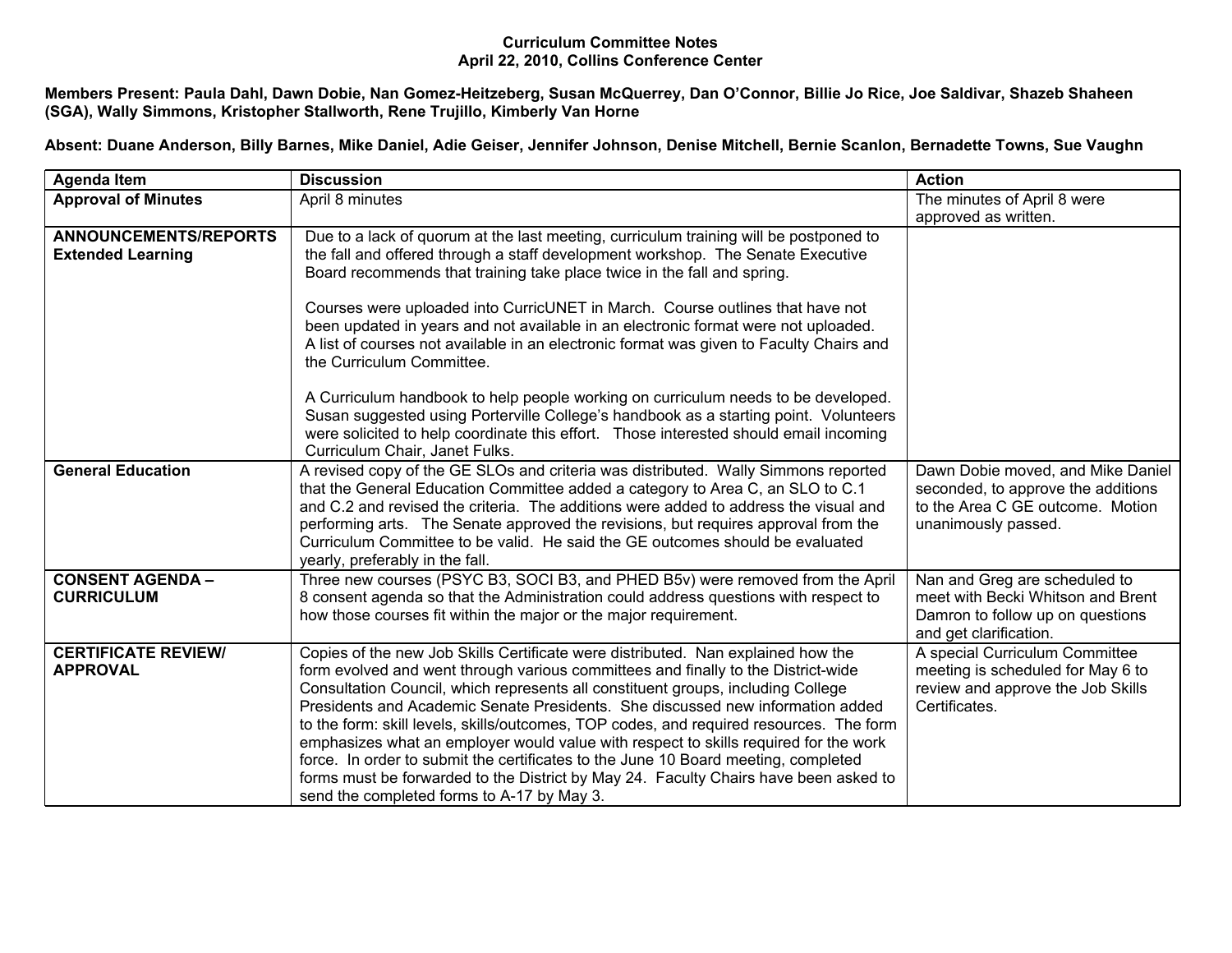| <b>Agenda Item</b>                                                                                    | <b>Discussion</b>                                                                                                                                                                                                                                                                                                                                                                                                                                                                                                                                                                                                                                                                                                                                                                                                                                                                         | <b>Action</b>                                                                                                                                                                                      |
|-------------------------------------------------------------------------------------------------------|-------------------------------------------------------------------------------------------------------------------------------------------------------------------------------------------------------------------------------------------------------------------------------------------------------------------------------------------------------------------------------------------------------------------------------------------------------------------------------------------------------------------------------------------------------------------------------------------------------------------------------------------------------------------------------------------------------------------------------------------------------------------------------------------------------------------------------------------------------------------------------------------|----------------------------------------------------------------------------------------------------------------------------------------------------------------------------------------------------|
| <b>PROGRAM RENEWAL/</b><br><b>CHANGES TO THE CURRENT</b><br><b>CATALOG "GOLDENROD"</b><br><b>FORM</b> | The committee has been identifying major vs. minor changes so that minor curriculum<br>changes can be processed and not have to wait for Board approval. In the past,<br>curriculum changes were processed and put in the schedule after committee approval.<br>But last year all changes, minor or major, required Board approval before they could<br>be processed or put in the schedule.                                                                                                                                                                                                                                                                                                                                                                                                                                                                                              | A minor change was suggested to<br>the form.                                                                                                                                                       |
| <b>TECH REVIEW COMMITTEE/</b><br><b>REVISED CURRICULUM</b><br><b>PROCESS</b>                          | Curriculum flowcharts for Bakersfield, Porterville, and Cerro Coso Colleges were<br>distributed. These flowcharts were sent to the Board of Trustees. The Board<br>President suggested that all colleges use the same process for approving curriculum.<br>An SLO Technical Review group has been established recently who would be<br>responsible for looking at SLOs before they are forwarded to the full Curriculum<br>Committee. A list of other technical review components were distributed. Susan<br>solicited volunteers to help with these components. The CurricUNET program is set<br>up to address a lot of these issues, and feedback will go back to the originator of the<br>course outline. The idea of dividing the technical review components into sections was<br>suggested.<br>Janna said that a lot of mistakes could be prevented if people would use the current | Wally Simmons, Kris Stallworth, and<br>Kimberly Van Horne volunteered to<br>assist with Technical Review. Sue<br>Vaughn's name was added.                                                          |
|                                                                                                       | catalog as a reference when making curriculum changes. That way they can see the<br>approvals the course has already received and other information about field trips,<br>transfer, degree applicability, etc. Among other things, the current catalog reflects<br>local and CSU GE approval, IGETC approval and UC transferability. Often times these<br>approvals are omitted because the proposer was not aware about the current transfer<br>status. Likewise, field trip information, which is part of the course description, is often<br>times omitted, and when the curriculum is processed, the reference to field trips will be<br>removed from the catalog. It is also important that the department review criteria for<br>UC, IGETC, and CSU breadth before requesting that the course be submitted. Ideas<br>for improving the flow were suggested.                         |                                                                                                                                                                                                    |
| <b>IMPLEMENTATION OF NEW</b><br><b>CONTENT REVIEW SKILLS</b>                                          | Copies of the revised (new) content review skill sheets for reading, English, writing,<br>and Math were distributed. The idea is to link these skill sheets to CurricUNET for<br>faculty to begin using after July 1 or the fall semester.                                                                                                                                                                                                                                                                                                                                                                                                                                                                                                                                                                                                                                                | Susan will take the revised skill<br>sheets to the ACES meeting<br>next week. The revisions will be<br>disseminated to the Faculty Chairs.                                                         |
| <b>COURSES IN DEEP FREEZE</b>                                                                         | The deep freeze category has been eliminated. Courses will no longer be placed in<br>DF, but will be deleted. Nan said that the list of courses in "Deep Freeze" was given<br>to the Faculty Chairs, and they were asked to notify Janna by April 30 if they intended<br>to reactivate a DF course. Departments should notify the Office of Academic Affairs if<br>they would like a copy of the course outline for departmental records.                                                                                                                                                                                                                                                                                                                                                                                                                                                 | After April 30, the DF courses will be<br>deleted.                                                                                                                                                 |
| <b>SLO Matrix</b>                                                                                     | Wally referred to the two matrixes that Bonnie Suderman provided to the committee:<br>one for courses and one for the program. He discussed specifics regarding the<br>proposed matrixes and said that results would be compiled after the course is finished.<br>He suggested that the course outline include a note about sending the results to<br>the Assessment Committee. Discussion ensued. Kimberly said that similar work is<br>done during program review. Does it have to be assessed every year? What are the<br>expectations? Wally said the GE Committee will assess one area each year.                                                                                                                                                                                                                                                                                    | Nan said that revising the ACAR<br>would involve CurricUNET and<br>bringing this discussion to the ACES<br>group. Departments should begin<br>discussions about how to proceed<br>with assessment. |
| <b>CURRICULUM TRAINING</b>                                                                            | Susan said that curriculum training will occur in the fall before school starts and<br>another one in the middle of the semester and again at the end of the semester.                                                                                                                                                                                                                                                                                                                                                                                                                                                                                                                                                                                                                                                                                                                    |                                                                                                                                                                                                    |